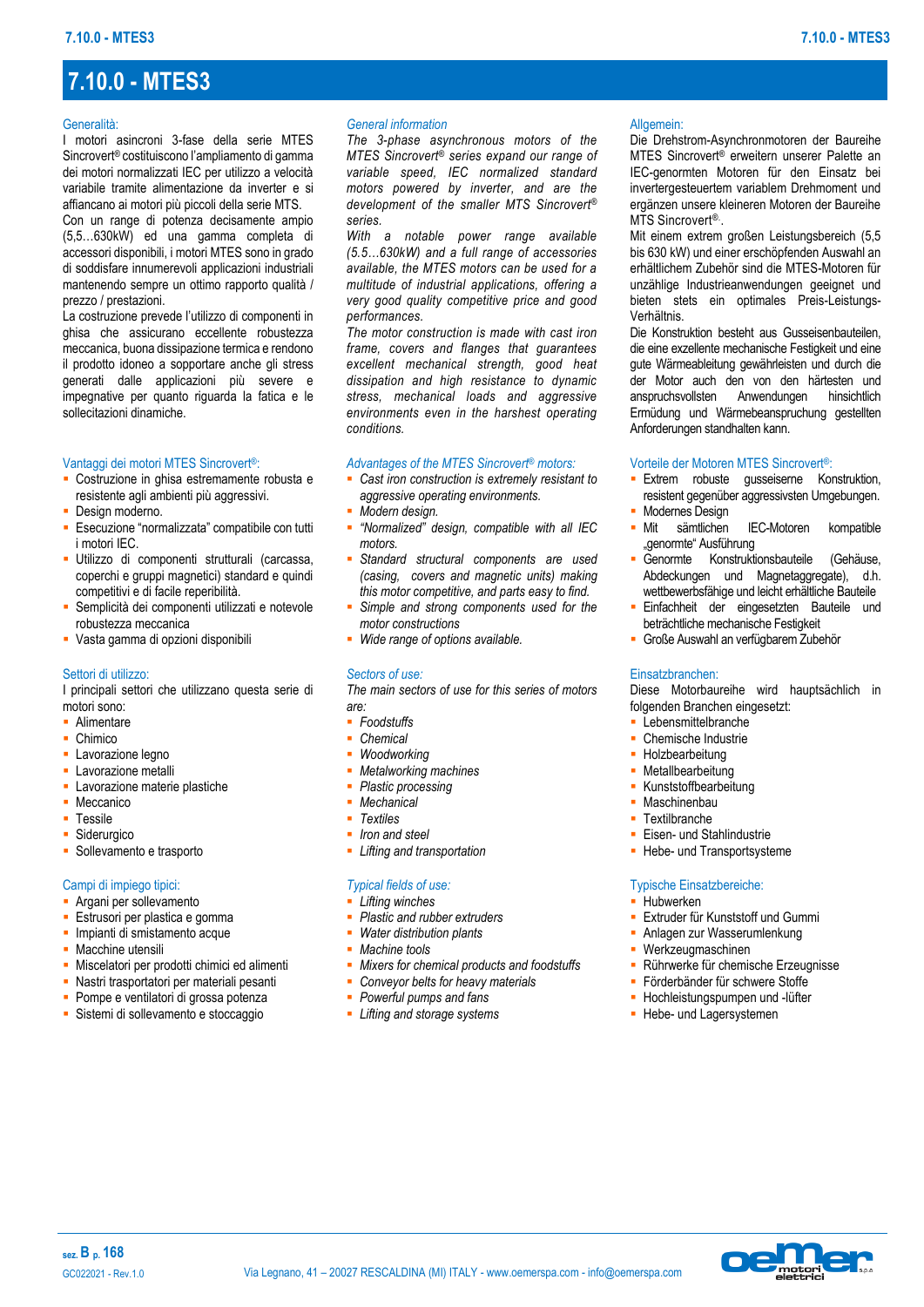

Motore Asincrono 3-fase per alimentazione da inverter *AC 3-phase inverter duty Asynchronous motor* 3-Phasen Asynchronmotor für Umrichterbetrieb

| Motore                       | Motor                    | Motor                         | AC 3-phase asynchronous motor                                                                                          |
|------------------------------|--------------------------|-------------------------------|------------------------------------------------------------------------------------------------------------------------|
| Esecuzione                   | Execution                | Ausführung                    | IEC standard motor (dimensions and performances)                                                                       |
| Altezze d'asse               | Shaft height             | Wellenhöhe                    | 132, 160, 180, 200, 225, 250, 280, 315, 355mm                                                                          |
| Potenza                      | Power                    | Leistung                      | 5,5315kW                                                                                                               |
| Coppia                       | Torque                   | Drehmoment                    | 182414Nm                                                                                                               |
| Peso                         | Weight                   | Gewicht                       | 632100kg                                                                                                               |
| Nr. di poli                  | Nr. of poles             | Anzahl Pole                   | 2, 4, 6                                                                                                                |
| Velocità base                | Base speed               | Nenndrehzahl                  | 1000, 1500, 3000rpm 50Hz                                                                                               |
| Tensione di alimentazione    | Supply voltage           | Versorgungsspannung           | 400Vac 50Hz460Vac 60Hz                                                                                                 |
| Collegamento                 | Connection               | Anschluss                     | delta/star                                                                                                             |
| Collegamenti elettrici       | Electrical connection    | <b>Elektrischer Anschluss</b> | Nr.6 terminals for delta/star connection into cast iron terminal<br>box top mounted.                                   |
| Classe di isolamento         | Insulation class         | Isolationklasse               | F, temperature rise cl.F                                                                                               |
| Termoprotettori              | Thermal protectors       | Thermikschutz                 | PTO (klixon) as standard, PTC*, KTY84-130*, PT100* on<br>request                                                       |
| Forma costruttiva            | Mounting construction    | Bauform                       | B3, B5, B35 + other vertical and horizontal mountings                                                                  |
| Grado di protezione          | Protection degree        | Schutzart                     | IP 54, IP 55*                                                                                                          |
| Tipo di raffreddamento       | Type of cooling          | Art der Kühlung               | IC 411 self-ventilated, IC 416* with axial fan 1-ph 230V 50/60Hz                                                       |
| Grado di vibrazione          | Vibration degree         | Vibrationsgrad                | $N, R^*, S^*$                                                                                                          |
| Metodo di equilibratura      | <b>Balancing method</b>  | Auswuchtmethode               | Half key, full* key or without* key on request                                                                         |
| Temperatura ambiente         | Ambient temperature      | Raumtemperatur                | $-20+40^{\circ}C$                                                                                                      |
| Colore                       | Color                    | Farbe                         | <b>RAL 5010 (blue)</b>                                                                                                 |
| Materiale carcassa           | Frame material           | Statormaterial                | <b>Cast iron</b>                                                                                                       |
| Materiale coperchi / flangia | Covers / flange material | Deckelmaterial                | Cast iron                                                                                                              |
| Materiale albero             | Shaft material           | Welle                         | Steel C45 -                                                                                                            |
| Posizione morsettiera        | Terminal box position    | Klemmenkastenposition         | Standard position top mounted, side* mounted on request                                                                |
| Opzioni disponibili          | Options available        | Mögliche Optionen             | Axial servo-ventilation IC 416, Encoder, PTC, KTY84-130, space<br>heaters, stainless steel screws, insulated bearings. |
| Disponibilità                | Availability             | Verfügbarkeit                 | 4 poles B3 and B5 normally ready in stock up to frame 315                                                              |
| Tempo di consegna            | Delivery time            | Lieferzeit                    | From ready in stock up to 12 weeks size and options depending.                                                         |

A richiesta con sovrapprezzo – On request with price increase –

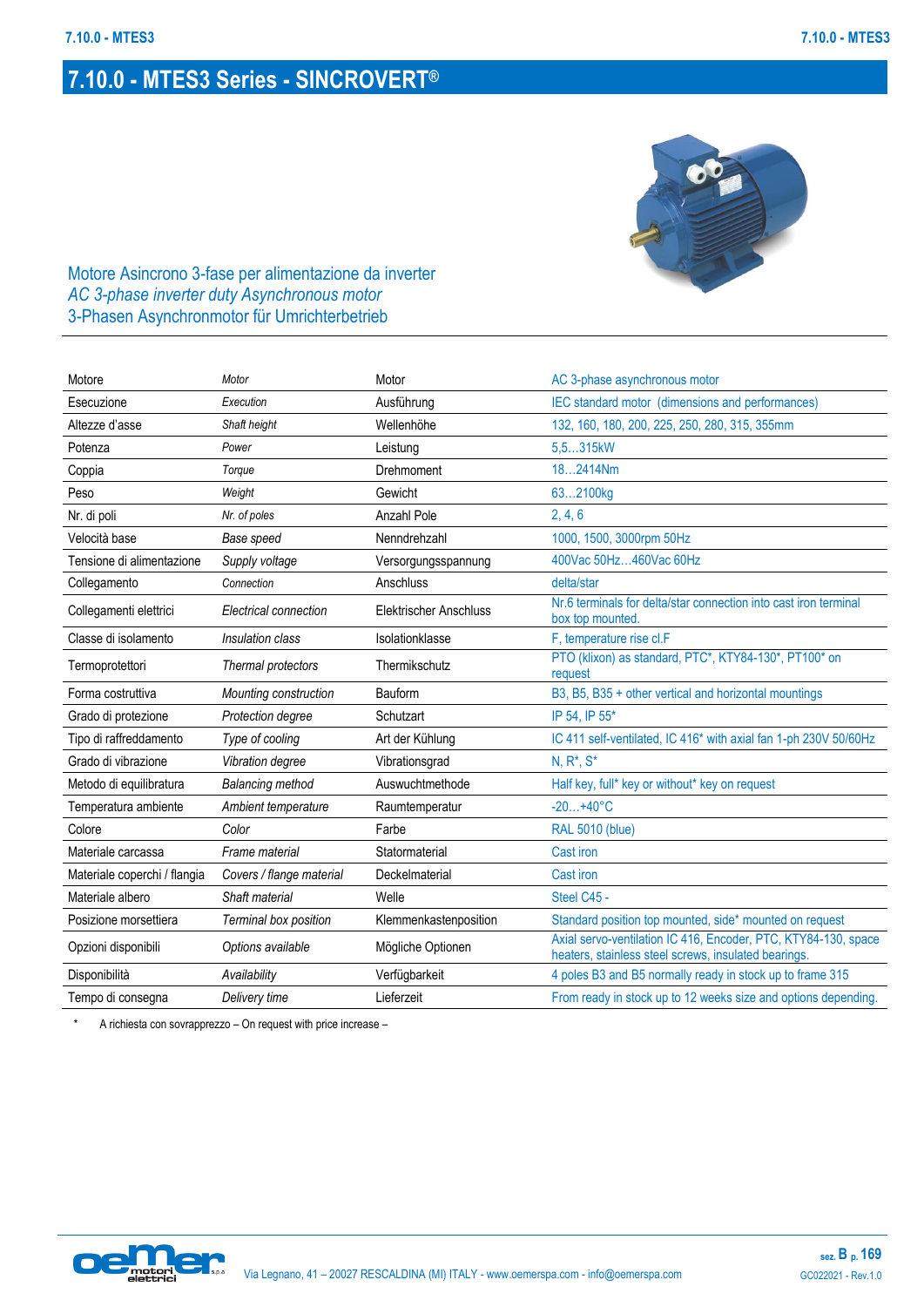# **7.10.0 - MTES3 7.10.0 - MTES3**

| <b>DATI GENERALI</b>   | <b>GENERAL DATA</b>       | <b>ALLGEMEINE DATEN</b> |                                                            |
|------------------------|---------------------------|-------------------------|------------------------------------------------------------|
| Forma costruttiva      | Mounting                  | <b>Bauformen</b>        | IM 1001 (B3) - IM 3001 (B5) $2$ ) - IM 2001 (B35) $2$ )    |
| Protezione motore      | <b>Motor Protection</b>   | Schutzart               | IP 54 (IP 55) <sup>2)</sup>                                |
| Equilibratura          | Balancing                 | Auswuchten              | grado $R - R$ degree – grad R                              |
| Isolamento             | <i><b>Insulation</b></i>  | Isolation               | classe F - F class - F Klasse                              |
| Protezione termica     | <b>Thermal Protection</b> | Thermikschutz           | PTO (Klixon) $2$ – PTC $2$ – PT100 $2$ )                   |
| Rumore L <sub>w</sub>  | Noise Lw                  | Geräuschpegel Lw        | $L_W$ < 85 dB (A)                                          |
| Raffreddamento         | Cooling System            | Kühlung                 | IC 411 - IC 416 2)                                         |
| Sollecitazione massima | Max adm. shock            | Max schuss              | V eff $4.5$ mm/s $6.363$ Hz $-$ acc. 2.55 m/s <sup>2</sup> |
| Installazione          | Ambient                   | Umgebungstemperatur     | $-20/ + 40^{\circ}$ C - 1000 m a.s.l.                      |
|                        |                           |                         |                                                            |

| <b>VENTILATORE 2</b> | <b>ELECTRIC FAN 3</b> | <b>ELEKTROLÜFTER 2)</b> |                     | <b>AXIAL FAN 2)</b> |                      |        |        |                  |          |        |         |        |  |  |  |
|----------------------|-----------------------|-------------------------|---------------------|---------------------|----------------------|--------|--------|------------------|----------|--------|---------|--------|--|--|--|
| Grandezza motore     | Motor size            | MotorBaugröße           |                     | 132                 | 160                  | 180    | 200    | 225              | 250      | 280    | 315-355 | 400    |  |  |  |
| Alimentazione        | Power supply          | Versorgung              |                     |                     |                      |        |        | -phase 220/230 V | 50/60 Hz |        |         |        |  |  |  |
| Corrente             | Current               | Strom                   |                     | 0.31                | 0.64                 | 1.55   | 0.83   | 1.06             | l.25     | . 55   | 3.33    | 3.33   |  |  |  |
| Potenza              | Power                 | Leistung                |                     | 45                  | 145                  | 350    | 190    | 240              | 285      | 355    | 760     | 760    |  |  |  |
| Portata max          | Air flow max          | Volumen                 | m <sup>3</sup> /min | 10                  | 16                   | 56     | 60     | 82               | 94       | 108    | 150     | 180    |  |  |  |
| Rumorosità           | Noise level           | Gerauschent             | dB(A)               | 65                  | 72                   | 76     | 67     | 73               | 74       | 76     | 78      | 78     |  |  |  |
| Codice               | Code                  | l yp                    |                     | RB2C-190            | R <sub>2E</sub> -225 | A2E300 | A4E350 | A4E400           | A4E420   | A4E450 | A4E500  | A4E500 |  |  |  |

| <b>CUSCINETTI</b> |           | <b>BEARINGS</b>       | <b>WÄLZLAGER</b> |          |               |        |            | <b>RADIAL LOAD DIAGRAM</b>                    |
|-------------------|-----------|-----------------------|------------------|----------|---------------|--------|------------|-----------------------------------------------|
| <b>Motor</b>      |           | D.E. side - Brg. Code | N.D.E. side      | Max.spd. | Max.rad.load  | Dist.  | Max. axial |                                               |
| <b>Size</b>       | 2 poles   | Other                 | Brg. code        | Rpm 3    | N @ 1500rpm   | X mm   | load N     |                                               |
|                   |           | 6208ZZ C3             |                  | 4500     | 2000 / 1700   |        |            |                                               |
| <b>MTES3 132</b>  | 6208ZZ C3 | NU 208 2)             | 6208ZZ C3        | 4500     | 3600 / 3000   | 40/80  | 700        | Distance X mm                                 |
|                   |           | 6309 ZZ C3            |                  | 4000     | 2100 / 1800   | 55/110 |            | Fr.                                           |
| <b>MTES3 160</b>  | 6309 C3   | NU 309 2)             | 6309 C3          | 4000     | 3800 / 3200   |        | 900        |                                               |
|                   |           | 6311 C3               |                  | 3800     | 2500 / 2100   |        |            |                                               |
| <b>MTES3 180</b>  | 6311 C3   | NU 311 2)             | 6311 C3          | 3800     | 4500 / 3800   | 55/110 | 1300       |                                               |
|                   |           | 6312 C3               |                  | 3800     | 3400 / 2900   |        |            |                                               |
| <b>MTES3 200</b>  | 6312 C3   | NU 312 2)             | 6312 C3          | 3800     | 6200 / 5300   | 55/110 | 1700       | $\frac{x}{1-x}$                               |
|                   |           | 6313 C3               |                  | 3800     | 4000 / 3400   |        |            |                                               |
| <b>MTES3 225</b>  | 6313 C3   | NU 313 2)             | 6313 C3          | 3800     | 7200 / 6100   | 70/140 | 1900       | 100                                           |
|                   |           | 6314 C3               |                  | 3600     | 4800 / 4000   | 70/140 |            | 90                                            |
| <b>MTES3 250</b>  | 6314 C3   | NU 314 2)             | 6314 C3          | 3600     | 8700 / 7200   |        | 2300       | 80<br>70                                      |
|                   |           | 6316 C3               |                  | 3600     | 6600 / 5500   |        |            | Load<br>60                                    |
| <b>MTES3 280</b>  | 6316 C3   | NU 316 2)             | 6316 C3          | 3000     | 11800 / 9900  | 70/140 | 4500       | 50                                            |
|                   | 6317 C3   |                       | 6317 C3          | 3200     | 8400 / 7000   |        |            | 40                                            |
| <b>MTES3 315</b>  |           | <b>NU 319</b>         | 6319 C3          | 2600     | 15000 / 12600 | 85/170 | 5500       | 70<br>30<br>40<br>50<br>60<br>80<br>90<br>100 |
|                   | 6319 C3   |                       | 6322 C3          | 2600     | 12000 / 10000 |        |            | Speed $[n_{max}]$ %                           |
| <b>MTES3 355</b>  |           | <b>NU 322</b>         | 6322 C3          | 2000     | 21500 / 18000 | 85/170 | 6500       |                                               |
|                   |           |                       |                  | 2200     | 14000 / 12000 |        |            |                                               |
| <b>MTES3 400</b>  |           | <b>NU 326</b>         | 6326 C3          | 1800     | 25000 / 21000 | 85/170 | 7000       |                                               |

D.E. (Lato comando, *drive end*, Abtriebsseite) - N.D.E. (Lato opposto comando, *non-drive end*, Rückseite) - NU: (Cuscinetto a rulli, *Roller bearing,* Rollenlager) 2)

2) Opzione disponibile a richiesta – *Option* a*vailable on request* – Verfügbares Sonderzubehör 3) La velocità massima continuativa è limitata al 70% del valore indicato nmax. - *The max continuous operation speed is limited to the 70% of the indicated value nmax.* Per applicazioni con puleggia si raccomanda l'utilizzo del cuscinetto a rulli, for application with pulley the roller bearing option is required, bei Verwendung einer Riemenscheibe wird ein Rollenlager an der Abtriebsseite empfohlen.





# **sez. B p. 170**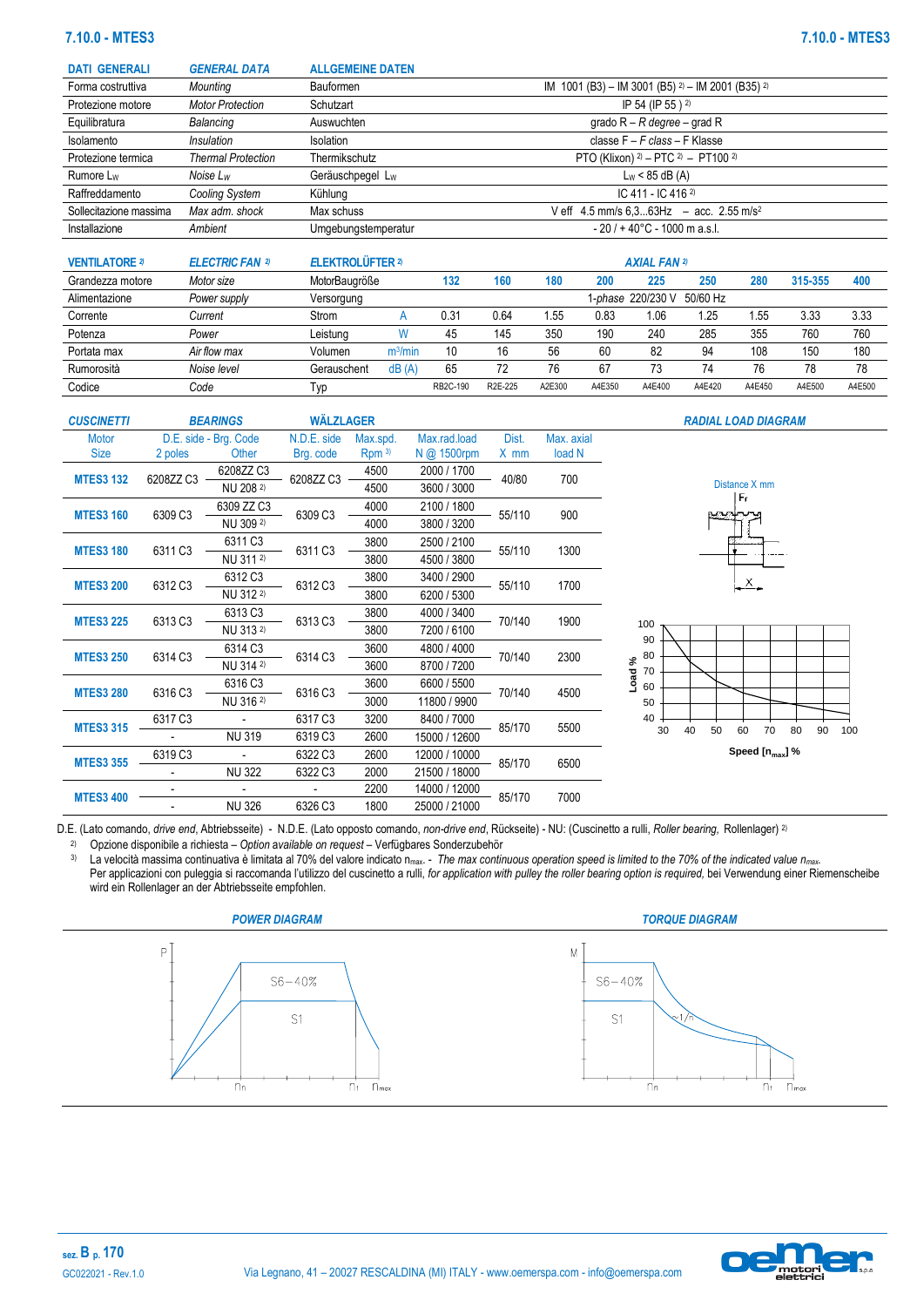# **IE 3 EFFICIENCY**

**DATI ELETTRICI E PRESTAZIONI** *ELECTRICAL DATA AND PERFORMANCES* **ELEKTRISCHE DATEN UND LEISTUNGEN**

| 2 Poles                                      |                                    |                |              |                     |            |          |                  |                        |                        |                           |                  |                |                         |                   |                         |                            |              |
|----------------------------------------------|------------------------------------|----------------|--------------|---------------------|------------|----------|------------------|------------------------|------------------------|---------------------------|------------------|----------------|-------------------------|-------------------|-------------------------|----------------------------|--------------|
| <b>Motor</b>                                 | <b>Eff</b>                         | $P_n$          | $n_{n}$      | Poli                | Un         | fn       | $\mathsf{I}_n$ A | $\eta$ <sup>4/4</sup>  | $\eta$ <sup>3/4</sup>  | $\eta^{-1/2}$             | COS <sub>0</sub> | n <sub>1</sub> | $n_{max}$ <sup>1)</sup> | $M_n$             | $M_{\text{max}}$        | J                          | Wgt          |
| type                                         | IE                                 | <b>Kw</b>      | rpm          | nr                  | Vac        | Hz       | 400V             | %                      | %                      | %                         | P.F.             | rpm            | rpm                     | <b>Nm</b>         | <b>Nm</b>               | kgm <sup>2</sup>           | kg           |
| <b>MTES3 132SA/2</b><br><b>MTES3 132SB/2</b> | IE <sub>3</sub><br>IE <sub>3</sub> | 5,5<br>7,5     | 2930<br>2930 | 2<br>$\overline{2}$ | 400<br>400 | 50<br>50 | 10,0<br>13,4     | 89,2<br>90,1           | 90,2<br>90,8           | 88,6<br>89,3              | 0,89<br>0.9      | 4500<br>4500   | 4500<br>4500            | 18,1<br>24,6      | 36<br>49                | 0.0152<br>0,019            | 64<br>69     |
| <b>MTES3 160MA/2</b>                         | IE <sub>3</sub>                    | 11             | 2960         | $\overline{2}$      | 400        | 50       | 19,8             | 91,2                   | 93,8                   | 93                        | 0,88             | 4000           | 4000                    | 36                | 72                      | 0,0596                     | 114          |
| <b>MTES3 160MB/2</b>                         | IE <sub>3</sub>                    | 15             | 2940         | 2                   | 400        | 50       | 26,2             | 91,9                   | 93,1                   | 92,9                      | 0.9              | 4000           | 4000                    | 48,7              | 97                      | 0,0621                     | 127          |
| <b>MTES3 160L/2</b>                          | IE <sub>3</sub>                    | 18,5           | 2940         | 2                   | 400        | 50       | 31,8             | 92,4                   | 93.5                   | 93,3                      | 0,91             | 4000           | 4000                    | 60.1              | 120                     | 0,0767                     | 144          |
| <b>MTES3 180M/2</b>                          | IE <sub>3</sub>                    | 22             | 2945         | 2                   | 400        | 50       | 38,5             | 92,7                   | 94,1                   | 93,6                      | 0,89             | 3800           | 3800                    | 71,3              | 143                     | 0,0967                     | 184          |
| <b>MTES3 200LA/2</b>                         | IE <sub>3</sub>                    | 30             | 2945         | $\overline{2}$      | 400        | 50       | 52,1             | 93,3                   | 93,8                   | 93.2                      | 0,89             | 3800           | 3800                    | 97,3              | 195                     | 0,174                      | 248          |
| <b>MTES3 200LB/2</b><br><b>MTES3 225M/2</b>  | IE <sub>3</sub><br>IE <sub>3</sub> | 37<br>45       | 2945<br>2950 | 2<br>2              | 400<br>400 | 50<br>50 | 64,0<br>75,9     | 93,7<br>94,0           | 94,4<br>94,6           | 94.2<br>94,1              | 0,89<br>0,91     | 3800<br>3800   | 3800<br>3800            | 120<br>146        | 240<br>291              | 0,200<br>0,344             | 267<br>370   |
| <b>MTES3 250M/2</b>                          | IE <sub>3</sub>                    | 55             | 2960         | $\overline{2}$      | 400        | 50       | 93,5             | 94,3                   | 94,5                   | 93,1                      | 0.9              | 3600           | 3600                    | 177               | 355                     | 0,444                      | 434          |
| <b>MTES3 280S/2</b>                          | IE <sub>3</sub>                    | 75             | 2960         | 2                   | 400        | 50       | 126              | 94,7                   | 94,9                   | 93,7                      | 0,91             | 3600           | 3600                    | 242               | 484                     | 0,829                      | 574          |
| <b>MTES3 280M/2</b>                          | IE <sub>3</sub>                    | 90             | 2960         | 2                   | 400        | 50       | 150              | 95,0                   | 95,2                   | 94.3                      | 0,91             | 3600           | 3600                    | 290               | 581                     | 0,982                      | 650          |
| <b>MTES3 315S/2</b>                          | IE <sub>3</sub>                    | 110            | 2960         | 2                   | 400        | 50       | 185              | 95,2                   | 95,5                   | 94,6                      | 0,9              | 3600           | 3600                    | 355               | 710                     | 1,70                       | 952          |
| <b>MTES3 315MA/2</b>                         | IE <sub>3</sub>                    | 132            | 2960         | $\overline{2}$      | 400<br>400 | 50<br>50 | 222<br>268       | 95.4                   | 95,5                   | 94.7                      | 0.9              | 3600           | 3600                    | 426               | 852<br>1032             | 1.94                       | 1053<br>1141 |
| <b>MTES3 315MB/2</b><br><b>MTES3 315LB/2</b> | IE <sub>3</sub><br>IE <sub>3</sub> | 160<br>200     | 2960<br>2960 | 2<br>2              | 400        | 50       | 335              | 95,6<br>95,8           | 95,8<br>96,0           | 94,5<br>94,7              | 0,9<br>0,9       | 3600<br>3600   | 3600<br>3600            | 516<br>645        | 1291                    | 2,20<br>2,55               | 1119         |
| <b>MTES3 355MA/2</b>                         | IE <sub>3</sub>                    | 250            | 2960         | 2                   | 400        | 50       | 448              | 95,8                   | 96,2                   | 94,8                      | 0,84             | 3600           | 3600                    | 807               | 1613                    | 3,14                       | 1650         |
| <b>MTES3 355LB/2</b>                         | IE <sub>3</sub>                    | 315            | 2960         | 2                   | 400        | 50       | 558              | 95.8                   | 96,2                   | 94.8                      | 0.85             | 3600           | 3600                    | 1016              | 2033                    | 3,85                       | 1835         |
|                                              |                                    |                |              |                     |            |          |                  |                        |                        |                           |                  |                |                         |                   |                         |                            |              |
| 4 Poles                                      |                                    |                |              |                     |            |          |                  |                        |                        |                           |                  |                |                         |                   |                         |                            |              |
| <b>Motor</b>                                 | Eff                                | $P_n$          | $n_{n}$      | Poli                | Un         | fn       | $\mathsf{I}_n$ A | $\eta^{-4/4}$          | $\eta^{\frac{1}{3/4}}$ | $\eta^{\,1/2}$            | COS <sub>0</sub> | n <sub>1</sub> | $n_{max}$ <sup>1)</sup> | $M_n$             | $M_{\text{max}}$        | J                          | Wgt          |
| type                                         | IE                                 | Kw             | rpm          | nr                  | Vac        | Hz       | 400V             | %                      | %                      | %                         | P.F.             | rpm            | rpm                     | <b>Nm</b>         | <b>Nm</b>               | kgm <sup>2</sup>           | kg           |
| <b>MTES3 132SA/4</b><br><b>MTES3 132MA/4</b> | IE <sub>3</sub><br>IE <sub>3</sub> | 5,5<br>7,5     | 1460<br>1440 | 4<br>4              | 400<br>400 | 50<br>50 | 10,5<br>14,1     | 89,6<br>90,4           | 90,9<br>91,3           | 88,9<br>91,2              | 0,84<br>0,85     | 2800<br>2800   | 4500<br>4500            | 36,7<br>49,7      | 81<br>109               | 0,0345<br>0,0441           | 67<br>82     |
| <b>MTES3 160MA/4</b>                         | IE <sub>3</sub>                    | 11             | 1450         | 4                   | 400        | 50       | 20,7             | 91,4                   | 92,2                   | 91,7                      | 0,84             | 2900           | 4000                    | 72,5              | 159                     | 0.104                      | 125          |
| <b>MTES3 160L/4</b>                          | IE <sub>3</sub>                    | 15             | 1450         | 4                   | 400        | 50       | 27,3             | 92,1                   | 92.9                   | 92,2                      | 0,86             | 2900           | 4000                    | 98,8              | 217                     | 0,138                      | 148          |
| <b>MTES3 180M/4</b>                          | IE <sub>3</sub>                    | 18,5           | 1460         | 4                   | 400        | 50       | 33,5             | 92,6                   | 93,6                   | 93,0                      | 0,86             | 2900           | 3800                    | 121               | 266                     | 0,155                      | 165          |
| <b>MTES3 180L/4</b>                          | IE <sub>3</sub>                    | 22             | 1460         | 4                   | 400        | 50       | 39,2             | 93,0                   | 93.7                   | 92,9                      | 0,87             | 2900           | 3800                    | 144               | 317                     | 0,194                      | 191          |
| <b>MTES3 200LA/4</b><br><b>MTES3 225S/4</b>  | IE <sub>3</sub><br>IE <sub>3</sub> | 30<br>37       | 1470<br>1470 | 4<br>4              | 400<br>400 | 50<br>50 | 57,1<br>65,4     | 93,6<br>93,9           | 93,7<br>95,2           | 93,2<br>94,3              | 0,81<br>0,87     | 2900<br>2900   | 3800<br>3800            | 195<br>240        | 429<br>529              | 0,294<br>0,578             | 249<br>322   |
| <b>MTES3 225M/4</b>                          | IE <sub>3</sub>                    | 45             | 1470         | 4                   | 400        | 50       | 79,3             | 94,2                   | 95,2                   | 94.5                      | 0,87             | 2900           | 3800                    | 292               | 643                     | 0,653                      | 364          |
| <b>MTES3 250M/4</b>                          | IE <sub>3</sub>                    | 55             | 1470         | 4                   | 400        | 50       | 95,4             | 94,6                   | 95,2                   | 94.5                      | 0,88             | 2900           | 3400                    | 357               | 786                     | 0,765                      | 414          |
| <b>MTES3 280S/4</b>                          | IE <sub>3</sub>                    | 75             | 1480         | 4                   | 400        | 50       | 131              | 95,0                   | 95,1                   | 94,8                      | 0,87             | 2900           | 3400                    | 484               | 1065                    | 2,00                       | 642          |
| <b>MTES3 280M/4</b>                          | IE <sub>3</sub>                    | 90             | 1480         | 4                   | 400        | 50       | 161              | 95,2                   | 95,1                   | 95,0                      | 0,85             | 2900           | 3200                    | 581               | 1278                    | 2,18                       | 683          |
| <b>MTES3 315S/4</b><br><b>MTES3 315MA/4</b>  | IE <sub>3</sub><br>IE <sub>3</sub> | 110<br>132     | 1480<br>1480 | 4<br>4              | 400<br>400 | 50<br>50 | 189<br>227       | 95,4<br>95,6           | 95,7<br>95,8           | 94,6<br>95,0              | 0,88<br>0,88     | 2900<br>2900   | 3200<br>3200            | 710<br>852        | 1562<br>1874            | 3,72<br>4,30               | 936<br>1040  |
| <b>MTES3 315MB/4</b>                         | IE <sub>3</sub>                    | 160            | 1480         | 4                   | 400        | 50       | 274              | 95,8                   | 96,0                   | 95,1                      | 0,88             | 2900           | 3200                    | 1032              | 2271                    | 5,11                       | 1121         |
| <b>MTES3 315LB/4</b>                         | IE <sub>3</sub>                    | 200            | 1480         | 4                   | 400        | 50       | 338              | 96,0                   | 96,2                   | 95,3                      | 0,89             | 2900           | 3200                    | 1291              | 2839                    | 6,17                       | 1202         |
| <b>MTES3 355MA/4</b>                         | IE <sub>3</sub>                    | 250            | 1480         | 4                   | 400        | 50       | 422              | 96,0                   | 96,3                   | 95,4                      | 0,89             | 2900           | 3000                    | 1613              | 3549                    | 7,64                       | 1605         |
| <b>MTES3 355LB/4</b>                         | IE <sub>3</sub>                    | 315            | 1480         | 4                   | 400        | 50       | 532              | 96,0                   | 96,3                   | 94,5                      | 0,89             | 2900           | 3000                    | 2033              | 4472                    | 9.34                       | 1757         |
|                                              |                                    |                |              |                     |            |          |                  |                        |                        |                           |                  |                |                         |                   |                         |                            |              |
| <b>6 Poles</b>                               |                                    |                |              |                     |            |          |                  |                        |                        |                           |                  |                |                         |                   |                         |                            |              |
| <b>Motor</b>                                 | Eff<br>IE                          | $P_n$          | $n_{n}$      | Poli                | Un         | fn       | $I_n$ A          | $\eta^{\frac{4}{4/4}}$ | $\eta^{3/4}$           | $\eta^{\,\overline{1/2}}$ | COS <sub>0</sub> | n <sub>1</sub> | $n_{max}$ <sup>1)</sup> | $M_n$             | <b>M</b> <sub>max</sub> | J                          | Wgt          |
| type<br><b>MTES3 132SA/6</b>                 | IE <sub>3</sub>                    | <b>Kw</b><br>3 | rpm<br>965   | nr<br>6             | Vac<br>400 | Hz<br>50 | 400V<br>6,8      | %<br>85,6              | $\%$<br>86,1           | $\%$<br>84,5              | P.F.<br>0,74     | rpm<br>1700    | rpm<br>4500             | <b>Nm</b><br>30,5 | Nm<br>59                | kgm <sup>2</sup><br>0.0338 | kg<br>68     |
| <b>MTES3 132MA/6</b>                         | IE <sub>3</sub>                    | 4              | 950          | 6                   | 400        | 50       | 9,0              | 86,8                   | 87,6                   | 85,2                      | 0,74             | 1700           | 4500                    | 40,2              | 78                      | 0,0434                     | 70           |
| <b>MTES3 132MB/6</b>                         | IE <sub>3</sub>                    | 5,5            | 950          | 6                   | 400        | 50       | 12,7             | 88                     | 88,8                   | 86,9                      | 0,71             | 1700           | 4500                    | 55,3              | 108                     | 0,0544                     | 75           |
| <b>MTES3 160MA/6</b>                         | IE <sub>3</sub>                    | 7,5            | 960          | 6                   | 400        | 50       | 16,2             | 89,1                   | 90,3                   | 88,0                      | 0,75             | 1700           | 4000                    | 74,6              | 145                     | 0,0873                     | 110          |
| <b>MTES3 160L/6</b>                          | IE <sub>3</sub>                    | 11             | 960          | 6                   | 400        | 50       | 23,1             | 90,3                   | 91,2                   | 88,5                      | 0,76             | 1700           | 4000                    | 109               | 213                     | 0,135                      | 141          |
| <b>MTES3 180L/6</b><br><b>MTES3 200LA/6</b>  | IE <sub>3</sub><br>IE <sub>3</sub> | 15<br>18,5     | 960<br>970   | 6<br>6              | 400<br>400 | 50<br>50 | 30,1<br>36,4     | 91,2<br>91,7           | 92,0<br>92,3           | 90,3<br>90,6              | 0,79<br>0,8      | 1700<br>1700   | 3800<br>3600            | 149<br>182        | 291<br>355              | 0,280<br>0,383             | 179<br>227   |
| <b>MTES3 200LB/6</b>                         | IE <sub>3</sub>                    | 22             | 970          | 6                   | 400        | 50       | 42,5             | 92,2                   | 93,0                   | 91,3                      | 0,81             | 1700           | 3600                    | 217               | 422                     | 0,449                      | 250          |
| <b>MTES3 225M/6</b>                          | IE <sub>3</sub>                    | 30             | 975          | 6                   | 400        | 50       | 53,0             | 92,9                   | 93,8                   | 90,9                      | 0,88             | 1700           | 3400                    | 294               | 573                     | 0,671                      | 331          |
| <b>MTES3 250M/6</b>                          | IE <sub>3</sub>                    | 37             | 975          | 6                   | 400        | 50       | 67,3             | 93,3                   | 94,0                   | 91,8                      | 0,85             | 1700           | 3400                    | 362               | 707                     | 0,992                      | 400          |
| <b>MTES3 280S/6</b>                          | IE <sub>3</sub>                    | 45             | 980          | 6                   | 400        | 50       | 83,5             | 93,7                   | 94,6                   | 92,7                      | 0,83             | 1700           | 3000                    | 439               | 855                     | 2,20                       | 527          |
| <b>MTES3 280M/6</b>                          | IE <sub>3</sub>                    | 55             | 980          | 6                   | 400        | 50       | 99,3             | 94,1                   | 95,0                   | 93,4                      | 0,85             | 1700           | 3000                    | 536               | 1045                    | 2,57                       | 543          |
| <b>MTES3 315S/6</b><br><b>MTES3 315MA/6</b>  | IE <sub>3</sub><br>IE <sub>3</sub> | 75<br>90       | 980<br>980   | 6<br>6              | 400<br>400 | 50<br>50 | 140<br>167       | 94,6<br>94,9           | 94,8<br>95,0           | 93,2<br>93,4              | 0,82<br>0,82     | 1700<br>1700   | 2800<br>2800            | 731<br>877        | 1425<br>1710            | 3,80<br>4,45               | 822<br>950   |
| <b>MTES3 315MB/6</b>                         | IE <sub>3</sub>                    | 110            | 980          | 6                   | 400        | 50       | 204              | 95,1                   | 95,4                   | 94,0                      | 0,82             | 1700           | 2800                    | 1072              | 2090                    | 5,54                       | 994          |
| <b>MTES3 315LB/6</b>                         | IE <sub>3</sub>                    | 132            | 980          | 6                   | 400        | 50       | 244              | 95,6                   | 95,7                   | 94,2                      | 0,82             | 1700           | 2800                    | 1286              | 2508                    | 6,63                       | 1130         |
| <b>MTES3 355MA/6</b>                         | IE <sub>3</sub>                    | 160            | 980          | 6                   | 400        | 50       | 295              | 95,6                   | 95,8                   | 94,3                      | 0,82             | 1700           | 2200                    | 1559              | 3040                    | 8,98                       | 1535         |
| <b>MTES3 355MC/6</b>                         | IE <sub>3</sub>                    | 200            | 980          | 6                   | 400        | 50       | 368              | 95,8                   | 95,8                   | 94,3                      | 0,82             | 1700           | 2200                    | 1949              | 3801                    | 11,0                       | 1690         |
| <b>MTES3 355LB/6</b>                         | IE <sub>3</sub>                    | 250            | 980          | 6                   | 400        | 50       | 459              | 95,8                   | 96,0                   | 94,3                      | 0,82             | 1700           | 2200                    | 2436              | 4751                    | 13,5                       | 1880         |

1) Velocità massima meccanica, *Max mechanical speed*, Max. mechanische Drehzahl.

La velocità massima continuativa è limitata al 70% del valore indicato n<sub>max</sub>. - The max continuous operation speed is limited to the 70% of the indicated value n<sub>max</sub>.

Valori di rendimento in accordo con la normativa IEC TS 60034-30-2 – E*fficency values in accordance with the IEC TS 60034-30-2* 

Prestazioni relative ai motori servoventilati – *Performances referred to servoventilated motors* - Leistungen bezogen auf fremdbelüftete Motoren

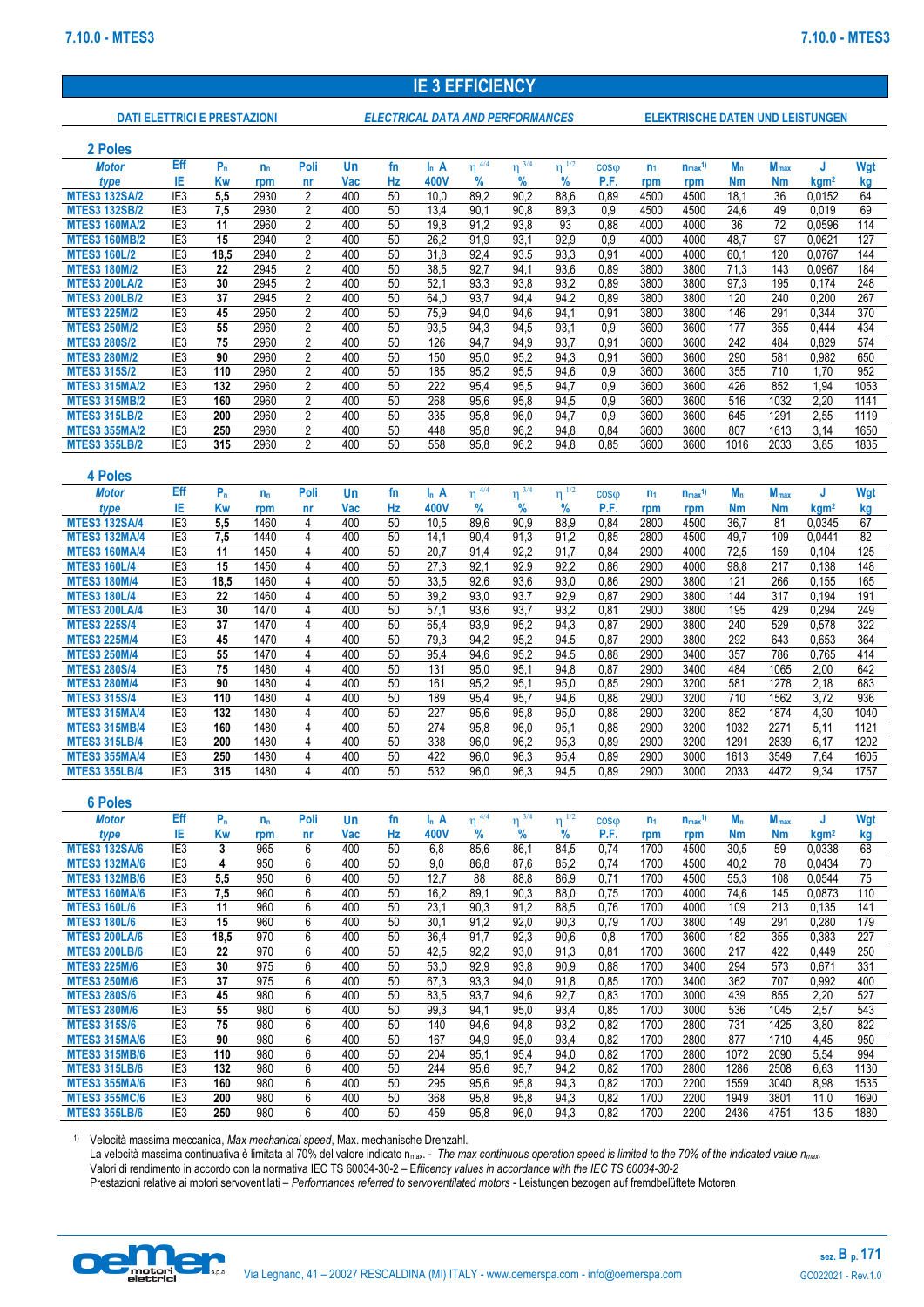#### *50B***MTES3 132…400 DIMENSIONI DI INGOMBRO - OVERALL DIMENSIONS - ABMESSUNGEN** Dimensions [mm]

**7.10.0 - MTES3 7.10.0 - MTES3**

 $\Delta D$ 

TYPE 132 ÷ 200



TYPE 225 ÷ 400

| <b>SIZE</b>     | <b>132S</b> | 132M | <b>160M</b>    | <b>160L</b>    | <b>180M</b>              | <b>180L</b>              | <b>200L</b>              | <b>225S</b>              | <b>225M</b>              | <b>250M</b>              | <b>280S</b>    | <b>280M</b> | 315S             | 315M    | 315L           | 355M           | 355L    | 400                |
|-----------------|-------------|------|----------------|----------------|--------------------------|--------------------------|--------------------------|--------------------------|--------------------------|--------------------------|----------------|-------------|------------------|---------|----------------|----------------|---------|--------------------|
| A               | 216         | 216  | 254            | 254            | 279                      | 279                      | 318                      | 356                      | 356                      | 406                      | 457            | 457         | 508              | 508     | 508            | 610            | 610     | 686                |
| AA              | 56          | 56   | 70             | 70             | 72                       | 72                       | 72                       | 77                       | 77                       | 85                       | 90             | 90          | 123              | 123     | 123            | 125            | 125     | 150                |
| AB              | 260         | 260  | 320            | 320            | 350                      | 350                      | 388                      | 432                      | 432                      | 482                      | 545            | 545         | 630              | 630     | 630            | 730            | 730     | 836                |
| AC              | 250         | 250  | 310            | 310            | 353                      | 353                      | 390                      | 450                      | 450                      | 486                      | 550            | 550         | 620              | 620     | 620            | 700            | 700     | 770                |
| <b>AD</b>       | 180         | 180  | 245            | 245            | 268                      | 268                      | 302                      | 350                      | 350                      | 365                      | 392            | 392         | 535              | 535     | 535            | 635            | 635     | 760                |
| в               | 140         | 178  | 210            | 254            | 241                      | 279                      | 305                      | 286                      | 311                      | 349                      | 368            | 419         | 406              | 457     | 508            | 560            | 630     | 710                |
| <b>BA</b>       | 45          | 45   | 60             | 60             | $\overline{\phantom{a}}$ | $\overline{\phantom{a}}$ | $\overline{\phantom{a}}$ | $\overline{\phantom{a}}$ | $\overline{\phantom{a}}$ | $\overline{\phantom{a}}$ |                |             |                  |         |                |                |         |                    |
| <b>BB</b>       | 180         | 220  | 264            | 305            | 312                      | 351                      | 371                      | 371                      | 394                      | 445                      | 488            | 540         | 574              | 670     | 684            | 750            | 750     | 800                |
| C               | 89          | 89   | 108            | 108            | 121                      | 121                      | 133                      | 149                      | 149                      | 168                      | 190            | 190         | 216              | 216     | 216            | 254            | 254     | 280                |
| D               | 38k6        | 38k6 | 42k6           | 42k6           | 48k6                     | 48k6                     | 55m6                     | 60m6                     | 60m <sub>6</sub>         | 65m6                     | 75m6           | 75m6        | 80m <sub>6</sub> | 80m6    | 80m6           | 95m6           | 95m6    | 110 m <sup>6</sup> |
| E               | 80          | 80   | 110            | 110            | 110                      | 110                      | 110                      | 140                      | 140                      | 140                      | 140            | 140         | 170              | 170     | 170            | 170            | 170     | 210                |
| F               | 10          | 10   | 12             | 12             | 14                       | 14                       | 16                       | 18                       | 18                       | 18                       | 20             | 20          | 22               | 22      | 22             | 25             | 25      | 25                 |
| <b>GA</b>       | 41          | 41   | 45             | 45             | 51.5                     | 51.5                     | 59                       | 64                       | 64                       | 69                       | 79.5           | 79.5        | 85               | 85      | 85             | 100            | 100     | 100                |
| D <sub>3</sub>  | 38k6        | 38k6 | 42k6           | 42k6           | 48k6                     | 48k6                     | 55m6                     | 55m6                     | 55m6                     | 60m6                     | 65m6           | 65m6        | 65m6             | 65m6    | 65m6           | 75m6           | 75m6    | 95 m6              |
| $E$ 3)          | 80          | 80   | 110            | 110            | 110                      | 110                      | 110                      | 110                      | 110                      | 140                      | 140            | 140         | 140              | 140     | 140            | 140            | 140     | 170                |
| F <sup>3</sup>  | 10          | 10   | 12             | 12             | 14                       | 14                       | 16                       | 16                       | 16                       | 18                       | 18             | 18          | 18               | 18      | 18             | 20             | 20      | 25                 |
| GA <sub>3</sub> | 41          | 41   | 45             | 45             | 51.5                     | 51.5                     | 59                       | 59                       | 59                       | 64                       | 69             | 69          | 69               | 69      | 69             | 79.5           | 79.5    | 100                |
| н               | 132         | 132  | 160            | 160            | 180                      | 180                      | 200                      | 225                      | 225                      | 250                      | 280            | 280         | 315              | 315     | 315            | 355            | 355     | 400                |
| HA              | 20          | 20   | 23             | 23             | 23                       | 23                       | 25                       | 33                       | 33                       | 34                       | 42             | 42          | 43               | 43      | 43             | 55             | 55      | 62                 |
| HC              | 260         | 260  | 320            | 320            | 357                      | 357                      | 400                      | 450                      | 450                      | 490                      | 554            | 554         | 630              | 630     | 630            | 710            | 710     | 785                |
| HD              | 310         | 310  | 405            | 405            | 448                      | 448                      | 498                      | 575                      | 575                      | 615                      | 672            | 672         | 850              | 850     | 850            | 990            | 990     | 1160               |
| Κ               | 12          | 12   | 14.5           | 14.5           | 14.5                     | 14.5                     | 18.5                     | 18.5                     | 18.5                     | 24                       | 24             | 24          | 28               | 28      | 28             | 28             | 28      | 38                 |
|                 | 455         | 490  | 630            | 658            | 691                      | 725                      | 755                      | 807                      | 828                      | 903                      | 955            | 1050        | 1210             | 1240    | 1315           | 1480           | 1640    | 1660               |
| LA              | 20          | 20   | 20             | 20             | 15                       | 15                       | 17                       | 22                       | 22                       | 22                       | 22             | 22          | 22               | 22      | 22             | 25             | 30      |                    |
| LB              | 375         | 410  | 520            | 548            | 581                      | 615                      | 645                      | 667                      | 690                      | 763                      | 815            | 910         | 1040             | 1070    | 1145           | 1310           | 1470    | 1450               |
| <b>LS</b>       | 695         | 730  | 790            | 808            | 861                      | 895                      | 955                      | 1047                     | 1068                     | 1143                     | 1185           | 1280        | 1460             | 1490    | 1565           | 1740           | 1900    | 1990               |
| M               | 265         | 265  | 300            | 300            | 300                      | 300                      | 350                      | 400                      | 400                      | 500                      | 500            | 500         | 600              | 600     | 600            | 740            | 740     |                    |
| N               | 230         | 230  | 250            | 250            | 250                      | 250                      | 300                      | 350                      | 350                      | 450                      | 450            | 450         | 550              | 550     | 550            | 680            | 680     |                    |
| 0               | 100         | 100  | 150            | 150            | 160                      | 160                      | 210                      | 210                      | 210                      | 250                      | 250            | 250         | 320              | 320     | 320            | 360            | 360     |                    |
| R               | 100         | 100  | 160            | 160            | 150                      | 150                      | 190                      | 190                      | 190                      | 220                      | 220            | 220         | 280              | 280     | 280            | 320            | 320     |                    |
| P               | 300         | 300  | 350            | 350            | 350                      | 350                      | 400                      | 450                      | 450                      | 550                      | 550            | 550         | 660              | 660     | 660            | 800            | 800     |                    |
| S               | 14.5        | 14.5 | 18.5           | 18.5           | 18.5                     | 18.5                     | 18.5                     | 18.5                     | 18.5                     | 18.5                     | 18.5           | 18.5        | 24               | 24      | 24             | 24             | 24      |                    |
|                 | 4           | 4    | 5              | 5              | 5                        | 5                        | 5                        | 55                       | 55                       | 5                        | 5              | 5           | 6                | 6       | 6              | 6              | 6       |                    |
| z               | M12         | M12  | M16            | M16            | M16                      | M16                      | M20                      | M20                      | M20                      | M20                      | M20            | M20         | M20              | M20     | M20            | M24            | M24     | M24                |
| CG              | M25         | M25  | $2 \times M32$ | $2 \times M32$ | $2 \times M36$           | $2 \times M36$           | 2 x M48                  | $2 \times M48$           | $2 \times M48$           | 2 x M64                  | $2 \times M64$ | 2 x M64     | 2 x M64          | 2 x M64 | $2 \times M64$ | $2 \times M72$ | 2 x M72 |                    |

**L 1)** Valida per motori autoventilati IC 411 – *Valid for self-ventilated motors IC 411 -* Maß gültig für Motoren mit Eigenlüftung IC 411

**LS2)** valida per motori servoventilati IC 416 – *Valid for servo-ventilated motors IC 416* - Maß gültig für Motoren mit Fremdlüftung IC 416

**LS 2)** Valida anche per motori servoventilati con encoder - *valid also for servoventilated motors with encoder -* Maß gilt auch für fremdbelüftete Motoren mit Drehgeber.

1) Di serie, *as standard*, serienmäßig mitgeliefert

2) Opzione disponibile a richiesta – *Option* a*vailable on request* – Verfügbares Sonderzubehör

3) Per Motori a 2poli – for 2 poles motors

CG = Foro pressacavo, *cable gland hole,* Kabeltűllen

**sez. B p. 172**